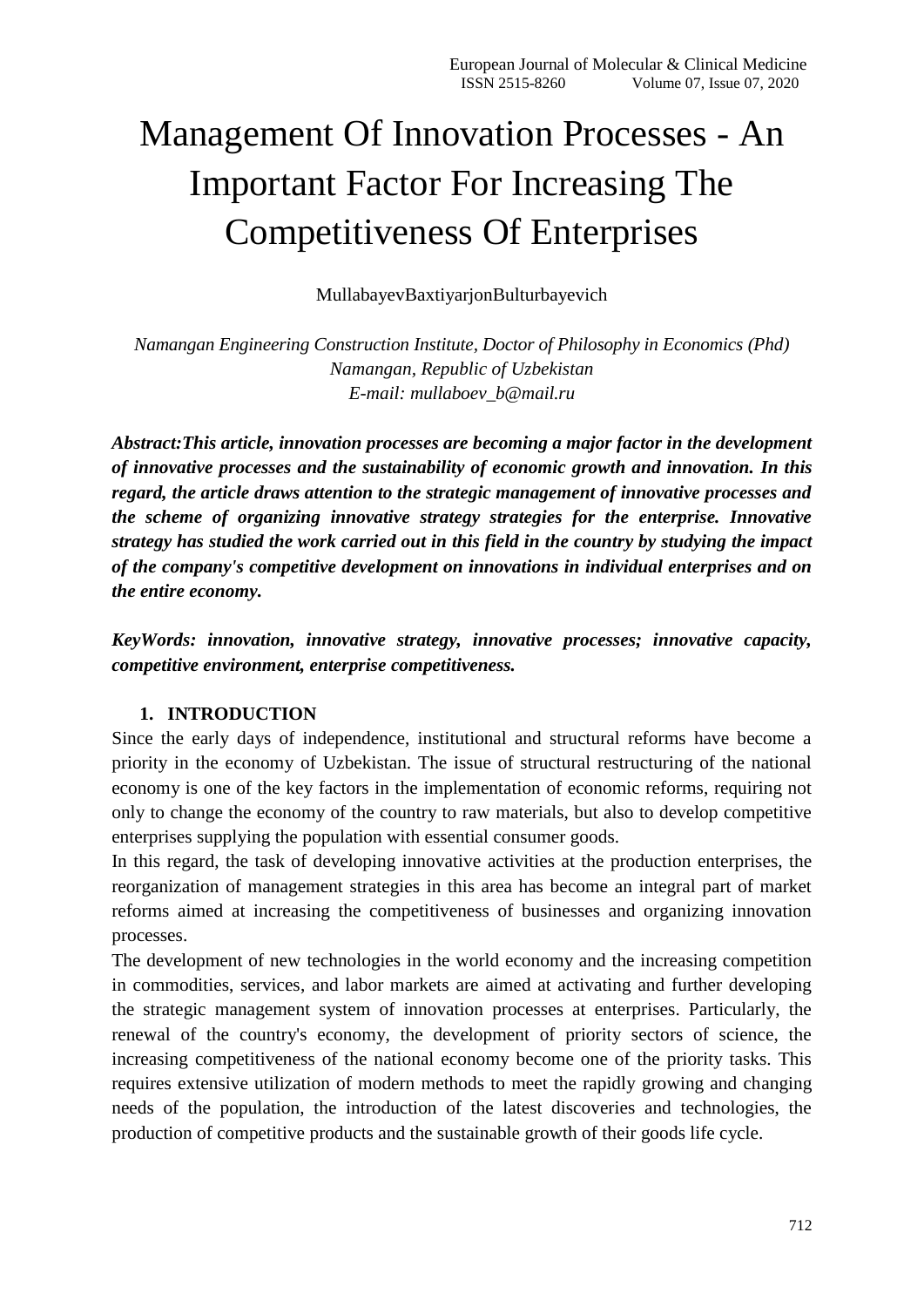As a result, step-by-step implementation of market reforms makes it necessary to realize that economic development of national enterprises is not based on material resources, but in innovative, competitive environment.

In this regard, the decree of the President of the Republic of Uzbekistan, Sh.Mirziyoev, on the strategy of further development of the Republic of Uzbekistan, states that "... the reduction of energy and resource consumption of the economy, the introduction of energyefficient technologies in production, the expansion of renewable energy sources, Improving labor productivity in the economic sectors ", the modernization of industrial sectors of our country in the near future and in the future, is one of the most important tasks.

Thus, today, along with the technological modernization of industrial enterprises of the republic, strategic management of innovation processes, as well as continuation of formation of a competitive environment. This is becoming more urgent in the context of accelerating globalization processes in all sectors of the economy, integration of the economies of the countries and the aggravation of competition in the commodity market.The peculiarity of modern development and its future prospects is that the strategic management of innovation processes is increasingly becoming a necessary tool. This tendency is also evident in economically developed countries and countries where market reforms are taking place recently.

At the beginning of the 21st century, it was concluded that the new paradigm of humanity, that is, the competitiveness of the national economy should be transformed into the concept of innovative production. As a result, economists have started to develop different approaches to innovation. In this regard, American economist J. Brayt notes that "innovation is an activity that combines science, technology, entrepreneurship and governance into commercialization of innovations" [2]. In his opinion, the innovation process involves a stage from the beginning of the idea to commercialization.One of the first to study the problems with innovative processes is Y. Schumpeter. Access to markets at the expense of new developments in the field of technology and technological advancement from the point of view of innovative developments; create new product specifications; use of new raw materials; Improvement of production organization and provision of new innovative goods; it is desirable to explore new markets for consumer markets [3].

## **2. LITERATURE REVIEW**

P. Druker, in turn, interprets innovation development from an entrepreneurial point of view. In his view, entrepreneurs' innovative ideas and thoughts differ from one another, ie the development of innovation processes depends on the specific areas of entrepreneurship [4].

Russian Economist Scientists Innovations in the scientific works of Ionov, A.Kulagin, V.Loginov are scientifically based on the necessity and means of ensuring the economic efficiency of enterprises [5]. In their research, they see innovative processes as "new products or services, production methods, organizational, management, financial, research and other news that make life savings".

A. Utkin described the importance of innovations in effective market economics for businesses and described them as one of the key tools to ensure economic growth [5].

Characteristics of these problems in Uzbekistan are governed by Sh.Zaynutdinov, D.Rahimova, M. Mamakova, A.Rasulilev, R.Alimov, A.Kodirov, N.Yuldashev,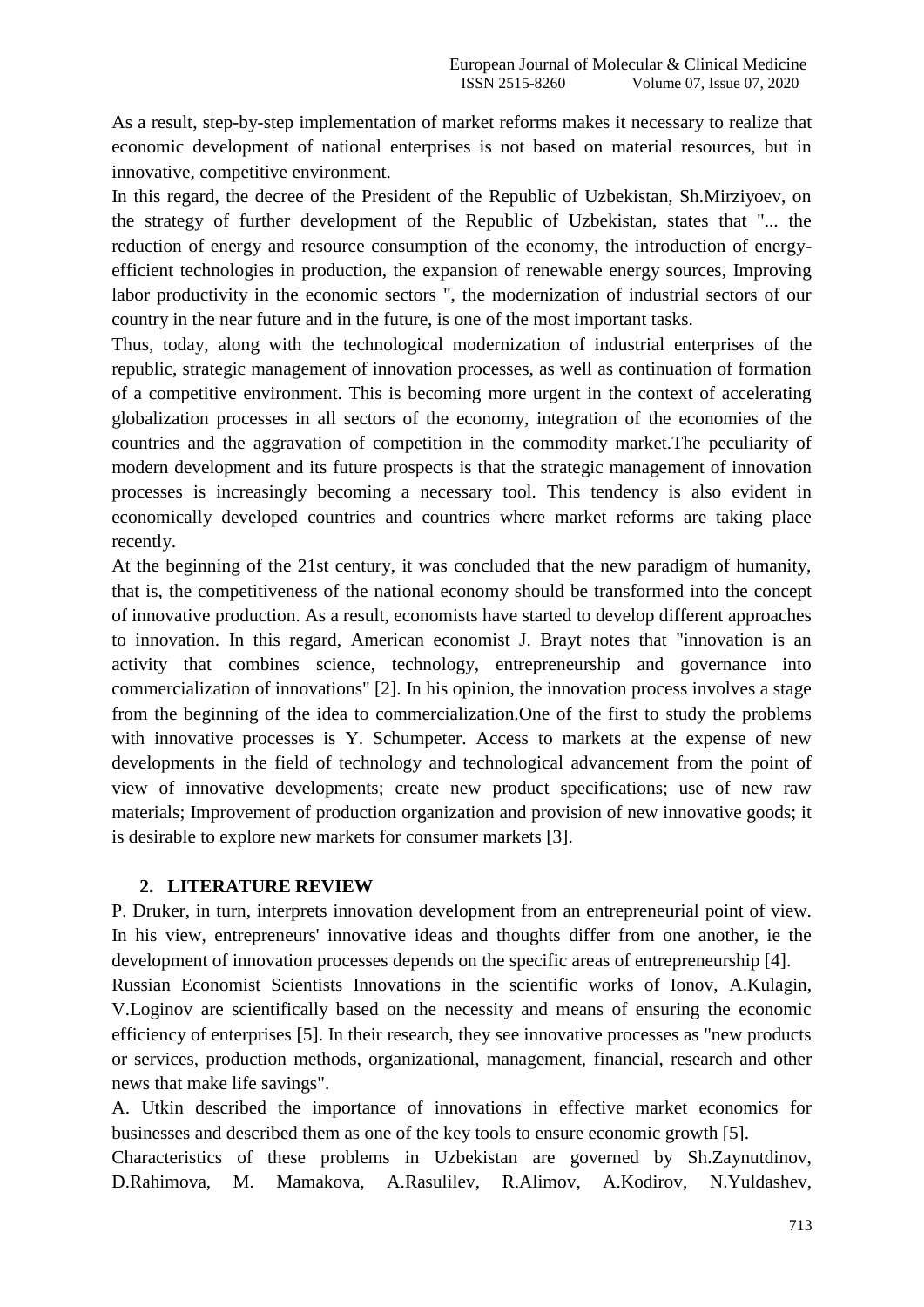T.Tashpulatov, G.Hamdamova, G.Xatamova, N.Namazova, G.Hasanova, Sh.Otajonov, Sh.Sindarov, R.Nazarova, N.Alimova, Z.Gaibnazarova and others. Sh.Zaynutdinov, D.Rahimova and F.Ergashev studied the scientific and theoretical aspects of innovation management, and the foundations of the national innovation system are described in the works of A.Rasuliev, R.Alimov and A.Kodirov [6]. R.I.Gimush, F. M. The "Innovative Management" textbook published by Matmuradov contains the following tools to encourage innovation processes: search for and solve the new technical solution of the invention, to develop research and development engineering priorities in the economy, to introduce new commodities, increase product competitiveness, and to improve the technology in place [8].

Because of the effectiveness of national production at the expense of scientific research and scientific high technology, one of the most important tools for organizing and developing innovative processes. In this regard, N.Kuldashev, Sh.M.Mirsaidova, E.D. Golmanlar explain the essence of an innovative strategy: "The wider variety of market relations, the competitive advantages of the commodity producers are closely related to the strategy chosen by them and the success of their implementation will be. " As it can be seen, the innovation strategy of the enterprise creates a strategy for scientific and technological development and determines the role, place, importance and content of innovative activity in increasing the competitiveness of enterprises [9]. According to another author, "Innovative process - reflects the result of material production, the production of new technological processes, technical equipment, equipment and equipment, new product, service type, organization of production, labor, management and information system. provides the integral outcome of the business, ie the economic growth of the enterprise [10].

The issues of organizing innovative activities in innovation processes, improving management mechanisms and increasing their economic efficiency are described in the research of Sh.Otajonov [11]. In particular, Z. Gaibnazarova has developed scientific recommendations and practical recommendations to improve the theoretical basis of improving the effectiveness of innovative investment in the modernization of economy and define its main directions [12]. G. Khatamova's research has scientifically-theoretical and methodological recommendations and recommendations on the priorities of improving the innovation strategy in corporate structures [13].

#### **3. ANALYSIS АND RESULTS**

The research of the above scientists shows that large-scale reforms in Uzbekistan are accelerating the process of building a democratic society based on a socially-oriented market economy and the development of innovative processes in rapidly developing enterprises.

Effective functioning of national enterprises is largely dependent on their competitiveness and innovation potential, indicating the importance of researching the issues related to strategic management of innovation processes and formation of competitive environment at large enterprises.

As a result of gradual institutional reforms in the country to transform large state-owned enterprises into joint-stock companies, enterprises with different forms of ownership emerged in sectors and branches of economy. As a result, there was a competitive environment among these enterprises. However, in a relatively short period of time, the country has developed mechanisms for implementing innovative policies, one of the components of economic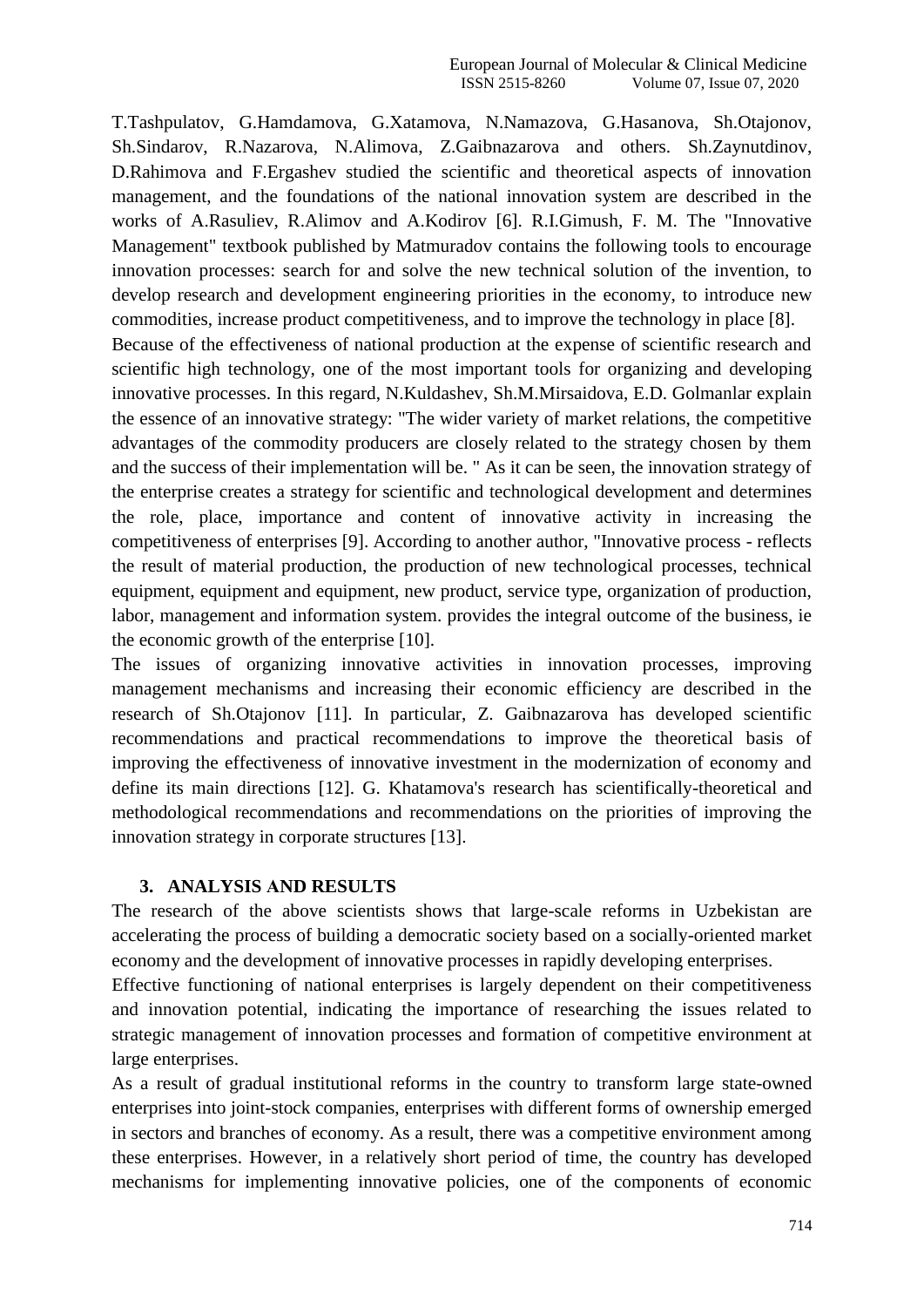policy. As a result, the legal basis for the implementation of scientific research, development, experimental design and implementation of high-tech processes has been formed.Various enterprises, which are currently operating, are of great importance in determining the national economy's prospects and are doing important socioeconomic functions in order to expand production and create new jobs. However, the lack of a strategic management system for innovative processes in enterprises delayed the effective organization of enterprises' competitiveness, the expansion of domestic and foreign investment, the implementation of promising innovative projects and other similar priorities.

Developing innovative development strategies in enterprises ensures the competitive environment for the national economy. As a result, the content of structural transformations in the economy is not only enriched, but also the basis for economic and economic development, as well as for the broad and comprehensive development of industries and industries, which are socially-economically efficient. The elimination of different managerial positions in production and consumption increases the efficiency and mobility of enterprise funds and other resources.

From the experience of developed countries, the competitiveness of goods and services produced in a voluntary state depends on the favorable business and business environment created in that country.

Thus, the competitiveness of the firms, enterprises, organizations and corporations involved is dependent on the effective functioning of the country's anti-monopoly and competitive environment. At the same time, the competitiveness of the national economy is determined by the level of development of private property, the system of state guarantees, the country's innovation policy and the high level of institutional environment.

Factors affecting 12 groups included in the Global Competitiveness Index adopted by the government by the World Economic Forum have elaborated promising programs to boost competitiveness of Uzbekistan to other countries. As a result, the assessment of the competitiveness of the national economy shows that macroeconomic situation (per capita GDP, GDP deflator, unemployment rate), quality of public institutions (quality of private property, monetary policy, credit institutions, quality of customs services), human factor (life expectancy, mortality rate, tuberculosis rate per 10,000 population, primary school coverage), innovative capacity (modernization of fixed assets of enterprises, introduction of sciencetechnical achievements, development improvement of investment and investment in human capital).

Positive results have been achieved in order to improve the competitiveness of the national economy and improve the country's innovative capacities on a macroeconomic scale. However, the state of the material and technical base and the inability of the products to compete on the market testify to the existence of some problems in the strategic management of innovative processes.

Research has shown that enterprises should focus on the following key issues in strategic management of innovation processes:

- First of all, our country has a great potential in a number of fundamental sciences, but there is no mechanism for the use of this capacity related to production;

- Secondly, the low level of innovation processes in enterprises in the real sector results in a slowdown in demand for advanced technologies at enterprises;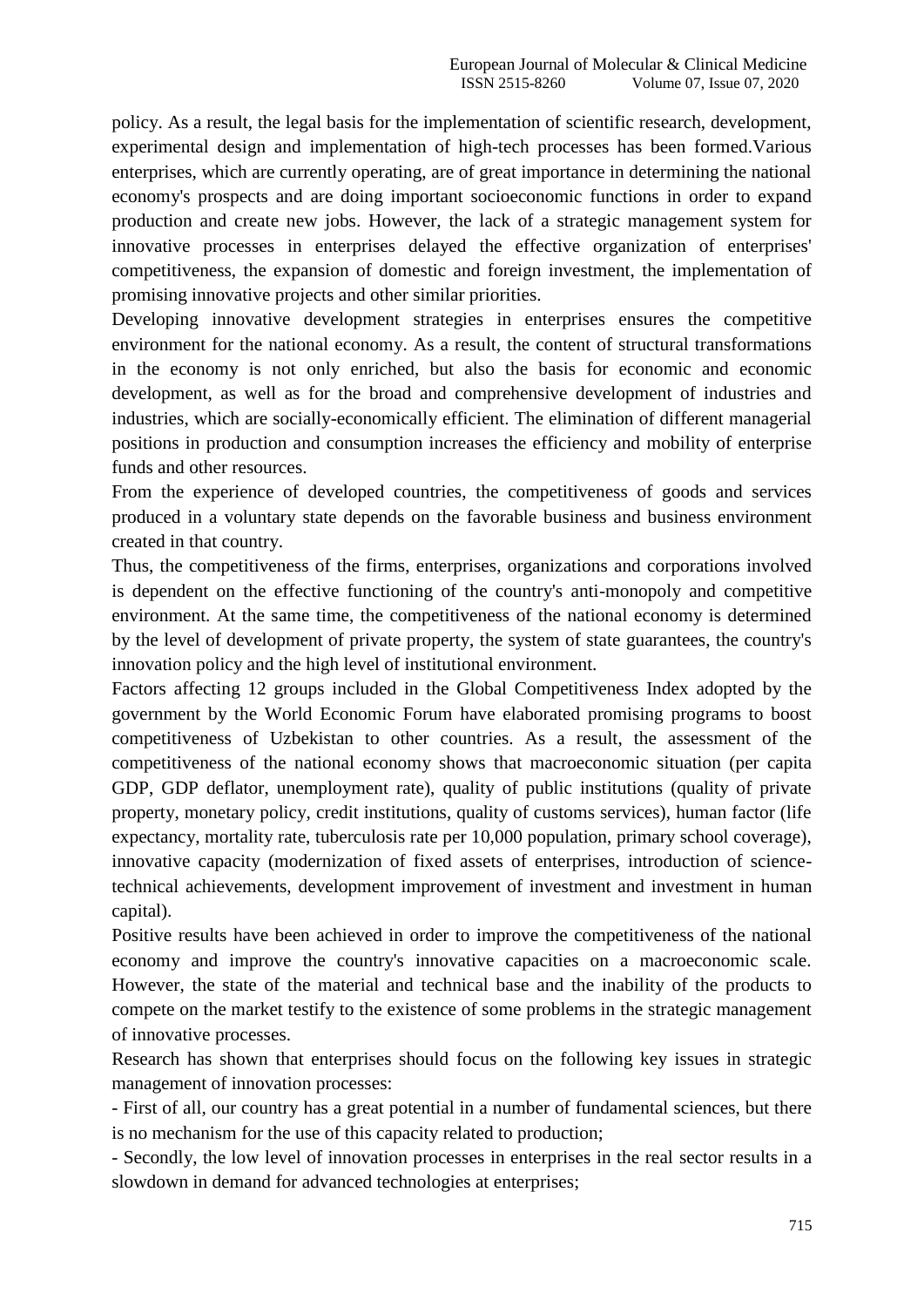- Third, the lack of a favorable business and business environment negatively affects the competitiveness of enterprises.

The data show that some business managers fail to anticipate changes in national and global markets, learn from the consumer's demand and taste, and fail to define the direction in which they can achieve sustainable competitive advantages.

According to scholars working in this area, globalization, integration, investment, innovation and competitiveness in the twenty-first century will be the development of the world economy. Therefore, the issues raised in this article have been studied in a scientificallytheoretical approach to increasing the competitiveness of enterprises on the basis of strategic management of innovative processes.

Based on these analyzes and the theoretical knowledge, the company's innovation goals, prospects and long-term innovation strategies have been developed and put into practice, and results monitoring will increase the competitiveness of the enterprise. As a result, the enterprise's innovative environment is formed.

Therefore, innovation activities at enterprises are a complex socio-economic process. In our opinion, the mechanism of formation of the innovative strategy of the enterprise, deep understanding of the economic essence and objective principles of its operation, identification of conditions for competition in the transition to a market economy and studying the ways of their maintenance, use of mechanisms for the development of innovative processes, (Fig 1).



Fig 1. Mechanisms for the formation of enterprise innovation strategy

As it is seen in the picture, the formation of the innovative strategy of the enterprise depends, first of all, on how the mission of the enterprise is presented. The results of our researches,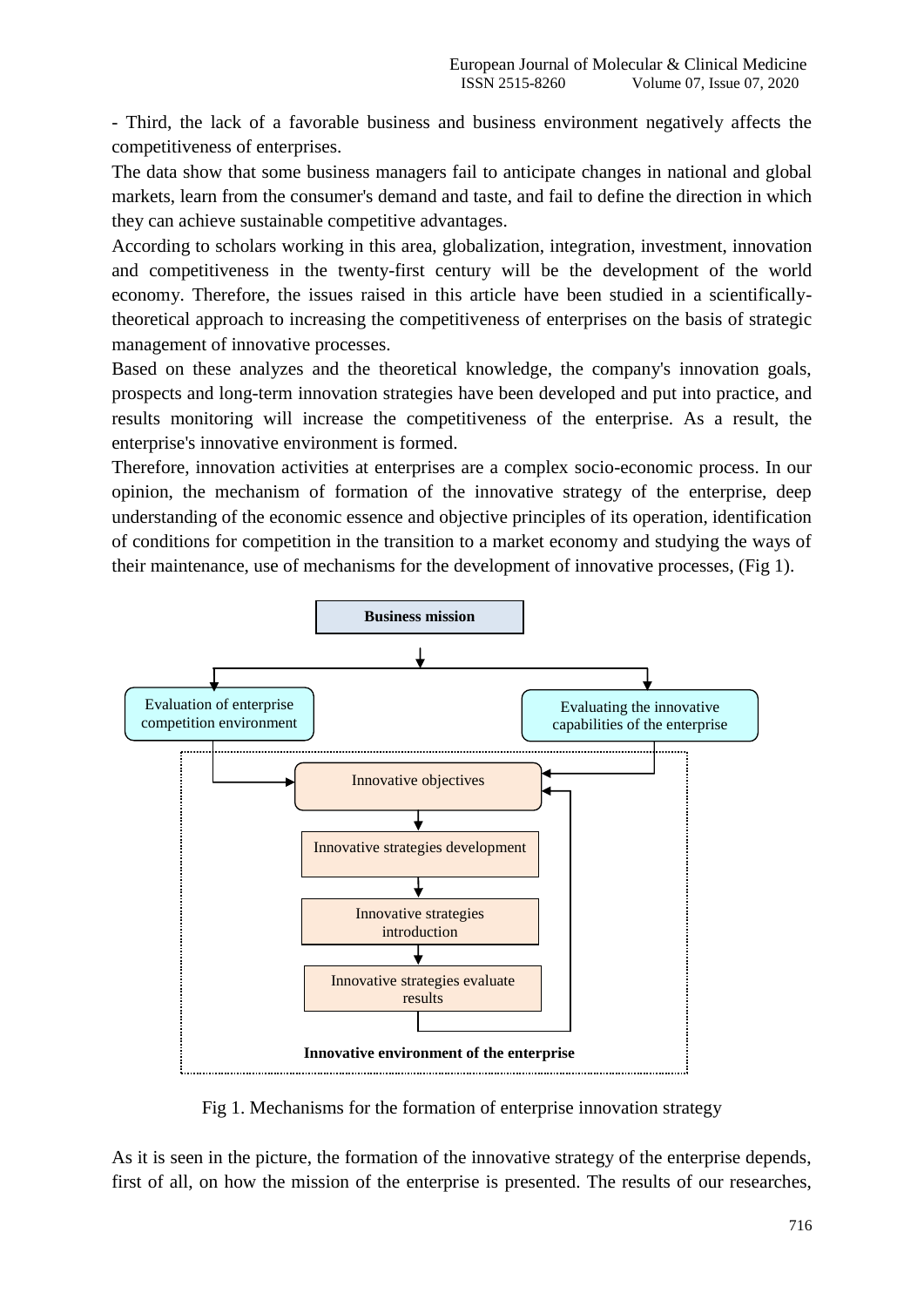the results of scientific research by foreign and local scientists in this field, indicate that the success of the company's mission depends primarily on the company's competitive environment and, second, the innovative potential. Therefore, the methodology for evaluating the competitive environment and innovation capacities of the enterprise is important in formulating the enterprise's innovative strategies.

In particular, the forms and methods of demonstrating innovative processes in enterprises' transitional economies are inherent in their transformation, and their effectiveness depends on the decentralization and privatization and liberalization processes in the economy. Businesses need sustainable development on an innovative basis to effectively fulfill their socioeconomic mission and goals. This can be expressed in the following elements of the innovative process strategies that will be useful for businesses to support highly profitable innovations and innovations, to deliver innovative technologies and intelligent systems that provide energy, resource-saving. (Figure 2)



Fig 2. Innovative strategy elements

Fig 2 shows that the elements of an innovative strategy identify the main directions of impact on the efficiency of innovation processes at the enterprise.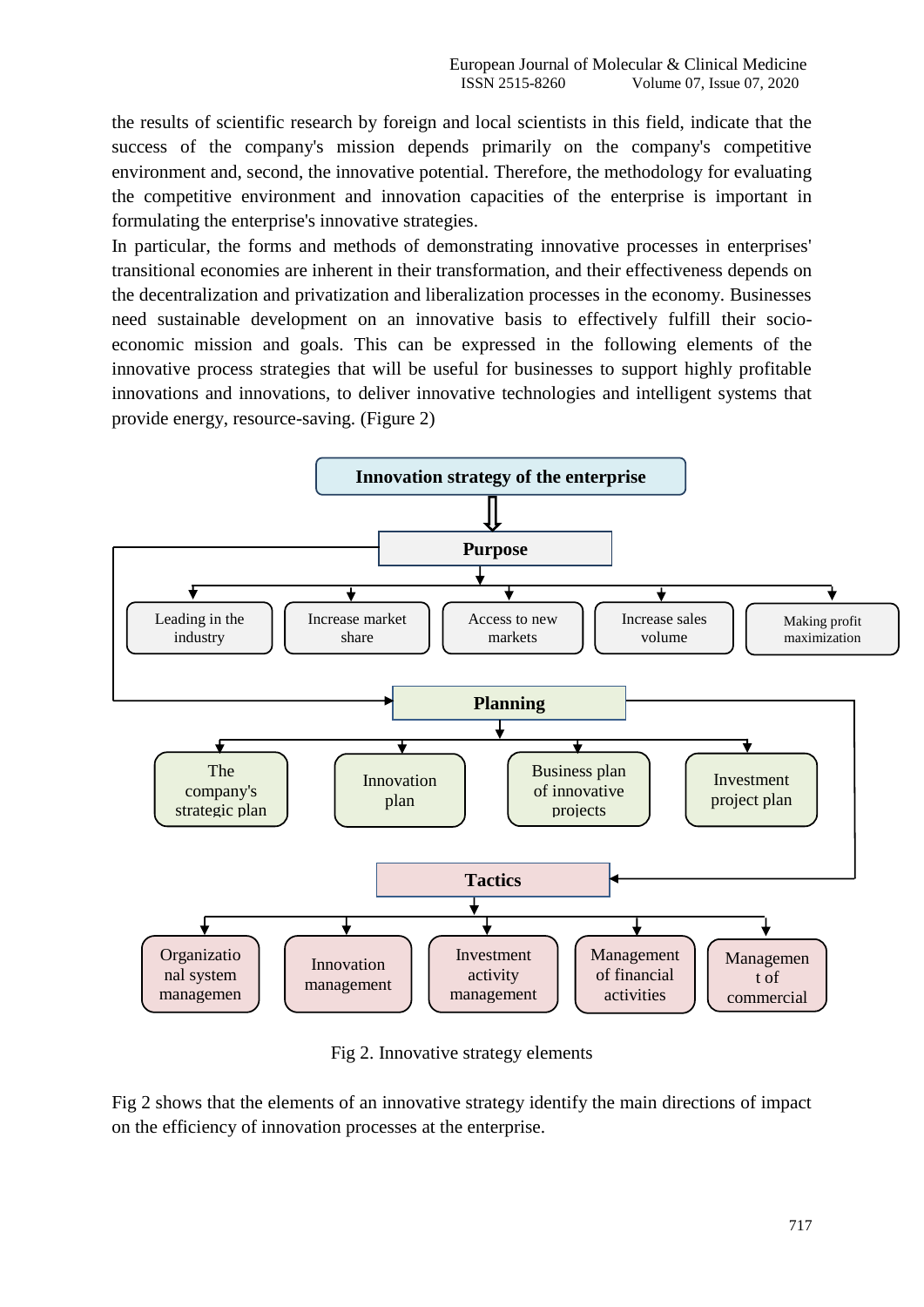In order to address this task, it is necessary to formulate the tactics of the enterprise, the planning of innovation activities, and the complex of tools and methods used to achieve the set goal. This, in turn, will improve the competitiveness of the enterprise.

## **4. CONCLUSION/RECOMMENDATIONS**

The above-mentioned theoretical information, legal frameworks and analyzes provide us with the following conclusions:

For identifying the innovation strategy of the enterprise:

- Leading position in the field;- increasing the share of domestic and foreign markets;- access to new markets;- increase sales;- profit maximization;

From the point of view of planning:

- Development of the strategic plan of the enterprise;formation of an innovative activity plan;preparation of business plan of innovative projects;Implementation of investment project plans;

From a tactical point of view:

- Organizational structure management;innovation management;management of investment activity;financial management;management of commercial activities.

Hence, the above considerations indicate that an important factor in increasing the competitiveness of enterprises is the strategic management of innovative processes. Because the innovative process strategy is a set of interdependent interventions aimed at strengthening the capacity and power of the enterprise against the competitors and achieving the objectives. This creates an opportunity for the right choice of enterprise stewardship, the effective organization of product competitiveness enhancement, and the ability to attract internal and external investments for production. As a result, businesses will be able to increase their competitiveness.

# **5. REFERENCES**

- [1] The Decree of the President of the Republic of Uzbekistan Sh.Mirziyoev "On the Strategy for the Further Development of the Republic of Uzbekistan" dated February 7, 2017, N UP-4947. // The People's Word, 8 February 2017, 28 (6722).
- [2] Ochkovskaya M.S. Innovatsiikakkachestvennyyfaktorekonomicheskogorosta. Avtoref. dissertatsiinasoiskanieuchenoystepenikandidataekonomicheskixnauk. -M .: Delo, 2006. - S.4.
- [3] Morozova L. E., Bortnik O. A., Kravchuk I. P. Experts' methodology and technology complexes are important for economic and innovational potential. Uchebnoeposobie .: - M .: Alpina business buks, 2009. -S.9.
- [4] Druker P. Zadachi management and XXI Proxy: Per. s angl .: M .: Izdatelskiydom "Williams", 2004. - 272 p.
- [5] Afonichkin AI Osnovy management. Uchebnoeposobie .: M .: Knorus, 2011. -S.272.
- [6] Shavel A. V. Sushchnostponyatiya «innovation» economics category // Управлениеэкономическимсистемы: электронныйнаучныйжурнал. // www.uecs.ru.
- [7] Ergashev F., Rakhimova D., Sagdullaev A., Parpiev O., Zaynutdinov Sh. Innovative management. Textbook. -T .: Academy, 2005. - 239 b.